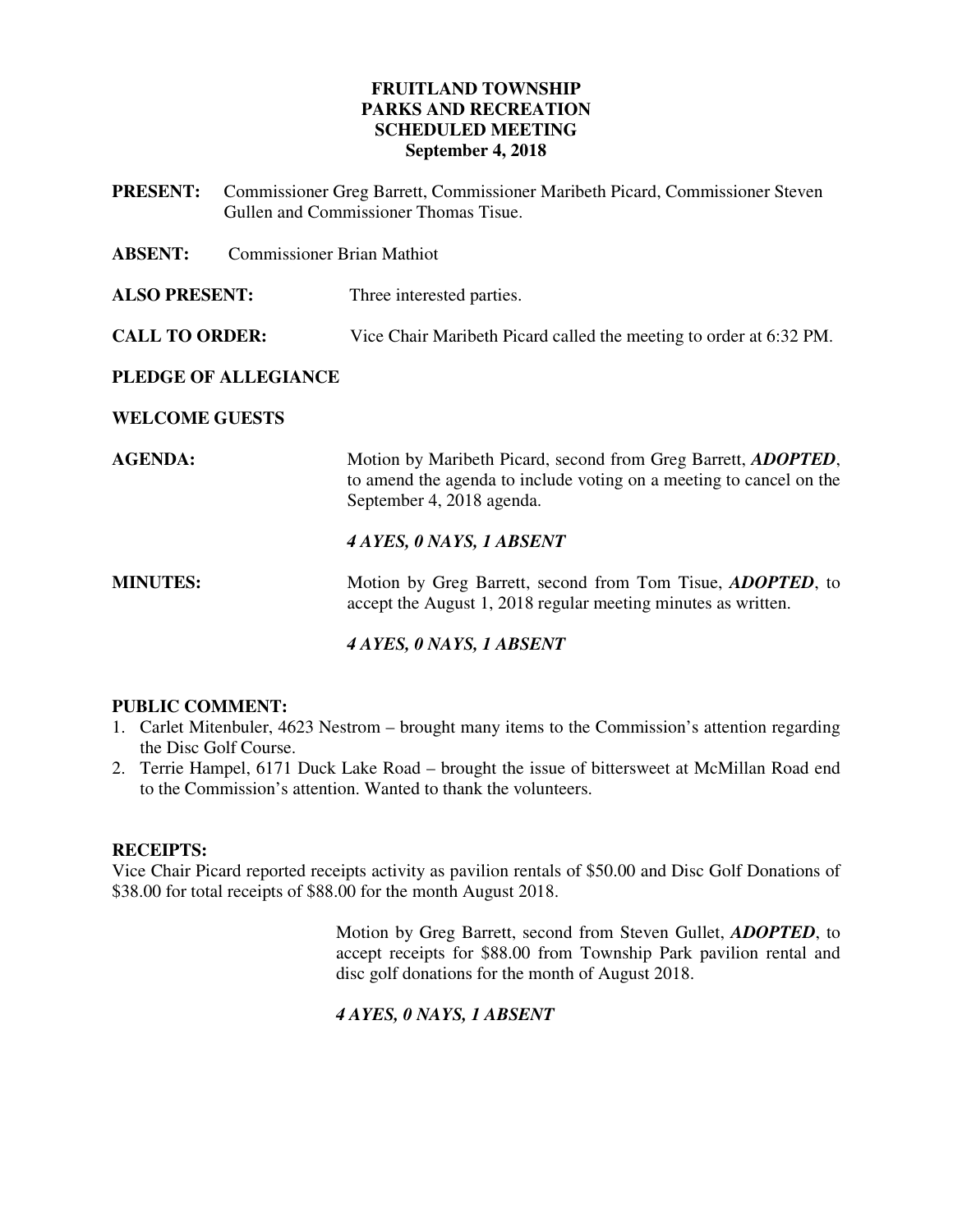## **DISBURSEMENTS:**

Vice Chair Picard reported disbursements activity as \$330.00 to Kerkstra and \$1,500.00 to Sports N Shorts for total disbursements of \$1,830.00.

> Motion by Greg Barrett, second from Steven Gullen, *ADOPTED*, to pay total disbursements of \$1,830.00.

## *4 AYES, 0 NAYS, 1 ABSENT*

## **UNFINISHED BUSINESS:**

#### **1. Future projects update**

Vice Chair Picard stated that she has received one quote for parking at Marcus Park in the amount of \$2,500.00. This quote is for materials only, adding that the labor would be donated. Picard added that she is working with another individual but is waiting on an additional quote. She also said that this would be completed in stages, with paving being last. Commissioner Gullen questioned whether there would be a need for drainage when paved, and if it needs to be completed before the paving happens. Picard stated that there would be drainage for the parking area, adding that it can be put in after the rocks are in. She also reported that the parking area would include at least eight parking spaces.

## **2. Natural resource survey**

Commissioner Tisue stated that the survey has stalled due to no response coming back from Shawna Meyer. He reported that he has reached out numerous times and is getting zero response. Vice Chair Picard suggested reaching out to her employer to possibly receive further information or contact information to reach her, and also suggested looking into other avenues to get the survey completed.

#### **3. Sanitation needs at Marcus Park**

Vice Chair Picard stated that she spoke with Kerkstra, and they stated that a portable restroom can be placed at Marcus Park as long as it's on an even surface and they have twenty feet to work with. She added that she would like the portable restroom added to the budget for 2019-2020.

#### **4. Soft disc discussion**

There were many ideas regarding the use of soft discs, with recommendations of them being implemented during the critical period. Commissioner Gullen stated that there are different discs for different shots on disc golf courses, and he added that requiring certain discs be used would result in a fundamental change of the game. Commissioner Gullen said that he doesn't think the requirement is a good idea, adding that he thinks tree blockers should be put in because there is money in the budget for it. The commissioners began asking questions regarding the budget, if there was money for the blockers, and what they are doing moving forward. Recording Secretary Mary Mansfield reminded the commissioners that they voted to not move forward with any decisions regarding blockers or cutting of trees until the natural resource survey was completed. She also added that the reason the soft disc discussion was brought to the agenda to help protect what they can in the meantime.

# **5. Vote to cancel a meeting**

Vice Chair Picard stated that the Commission never officially voted on which meeting to cancel due to the special meeting taking place in April.